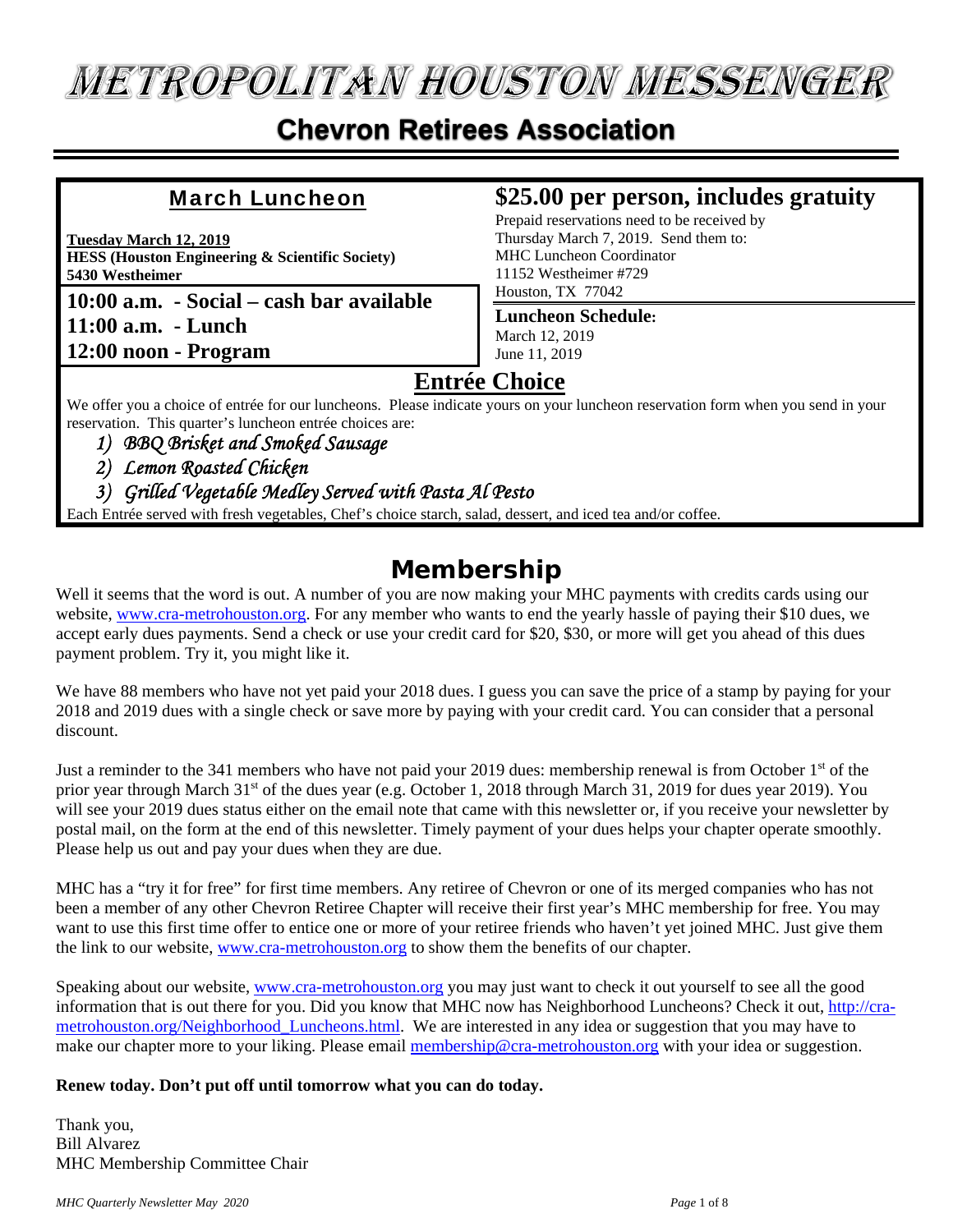

# PAY BY CREDIT CARD



The Metro Houston Chapter developed a special function "web site" which facilitates your payment of dues, reserving luncheon entrees, or making donations to the Scholarship Fund. You access this site through this link MHC Pay by Credit Card (http://directory.cra-metrohouston.org/Luncheon/Luncheon0.php)

You need to be a member of MHC and have registered an e-mail address with us in order to use this site. You will enter your e-mail address to validate your membership before entering the site. The navigation is rather intuitive, but if you do encounter any problems, we are here to help. Just call me (Glenn Ewan) at 281-693-5461.

President's Podium

I hope each of you had a great Christmas with family close by and thus far are enjoying a healthy and happy New Year.

Your chapter has started off the year with a good start to our Neighborhood Luncheon program. We are trying to reach more members face to face this year than we have in the past and therefore enrich their membership experience.

In December we had 65 people register for the Chapter Meeting at the HESS Club and, I am pleased to report, we brought the opportunity for friendly fellowship to 50 additional members through the Neighborhood Luncheon program. We have 5 more luncheons scheduled for February, with a little luck we might double this number! The luncheons also encouraged 7 people to become members.

At this point this program appears to be a success, we won't know the final answer until we repeat our cycle of luncheons and see how many members return. The full schedule of luncheons is available on our website, www.cra-metrohouston.org., look in the meetings tab. Please take a look then join us at the one most convenient.

A special thank you to Evelyn and Mike Kassey and George Treibel for loyally supporting this effort at each luncheon with Bill Dodge joining us at Bryan and Howard O'Donnell at Shenandoah.

See you soon.





## METRO HOUSTON BENEFITS CONNECTION

As a reminder, Bill Dodge is available to assist Chapter members on Chevron /CRA benefits questions. As you may know, Bill is our Chapter's immediate Past President and a current Metro Houston Board member. Bill is also the CRA Benefits Committee Chair. If you have any problems with your transition from Chevron supported health insurance to VIA/Benefits (OneExchange) or issues on other various Chevron/CRA benefits, Bill is the person in MHC to contact. He will either answer your question or find the person who will. His contact information is:

Phone: 832-934-0680 (CTS) Email: CRABenefits9@gmail.com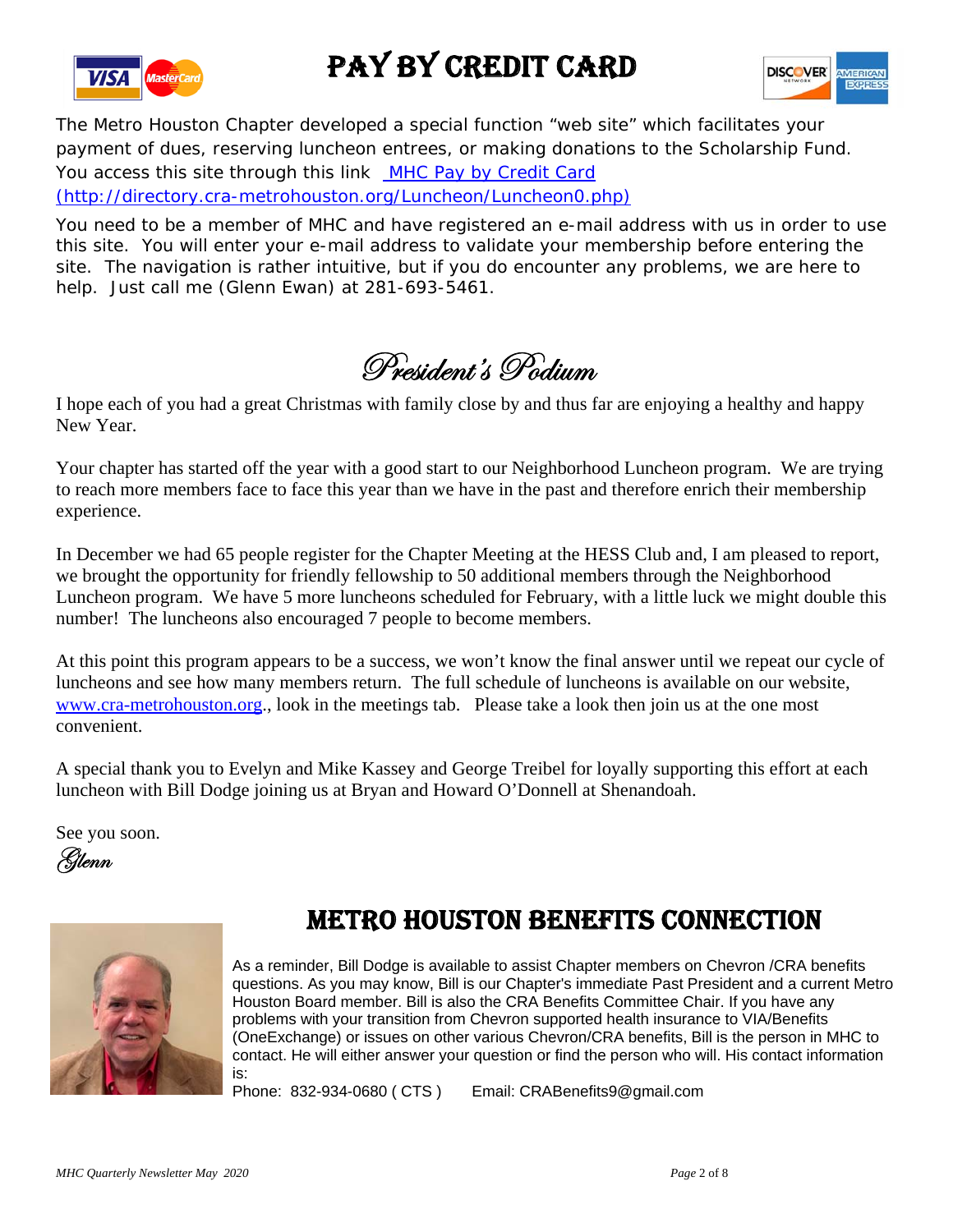# TREASURER'S ANNUAL REPORT

| <b>2018 Final Financial Statement</b> |                         |                   |  |  |
|---------------------------------------|-------------------------|-------------------|--|--|
| <b>REVENUE</b>                        | Annual<br><b>Budget</b> | <b>YTD Actual</b> |  |  |
| Income (dues)                         | $$6,000$ .              | \$6,644           |  |  |
|                                       |                         |                   |  |  |
| <b>TOTAL REVENUE</b>                  |                         |                   |  |  |
| <u>EXPENSES</u>                       |                         |                   |  |  |
| <b>CRA Dues</b>                       | $$1,800$ .              | \$1,983           |  |  |
| Luncheon Meal Cost - Net              | \$750.                  | \$1,303           |  |  |
| Web Site                              | \$400                   | \$827             |  |  |
| Misc. Expenses                        | \$200                   | \$617             |  |  |
| <b>Special Events</b>                 | \$800                   | \$0               |  |  |
| Mail Box                              | \$0                     | \$0               |  |  |
| <b>Luncheon Door Prizes</b>           | \$800.                  | \$677             |  |  |
| Luncheon Entertainment                | \$600                   | \$600             |  |  |
| <b>Food Bank Donation</b>             | \$400.                  | \$400             |  |  |
| Scholarship Fund Transfer             | \$0                     | \$0               |  |  |
| <b>TOTAL EXPENSE</b>                  | \$5,750                 | \$5,571           |  |  |
| Surplus/(Deficit)                     | \$0                     | \$237             |  |  |
| <b>SCHOLARSHIP FUND</b>               |                         |                   |  |  |
| <b>Beginning Balance</b>              | \$0                     | \$0               |  |  |
| <b>Scholarship Donations</b>          | \$2000                  | \$3.785           |  |  |
| <b>General Fund Transfers</b>         | \$0                     | \$0               |  |  |
| Scholarship Award                     | \$2000                  | \$2000            |  |  |
| Surplus/(Deficit)                     |                         | \$1785            |  |  |

|                               | <u>2019 Budget 2019 Actual</u> |         |
|-------------------------------|--------------------------------|---------|
| <u>REVENUE</u>                |                                |         |
| Income (dues)                 | \$6,500                        | \$3,060 |
| <b>TOTAL REVENUE</b>          |                                |         |
| <b>EXPENSES</b>               |                                |         |
| <b>CRA Dues</b>               | \$1,900                        | \$0     |
| Luncheon Meal Cost - Net      | \$750                          | \$0     |
| Web Site                      | \$500                          | \$0     |
| Misc. Expenses                | \$500                          | \$0     |
| <b>Special Events</b>         | \$0                            | \$0     |
| Mail Box                      | \$0                            | \$0     |
| <b>Luncheon Door Prizes</b>   | \$1,600                        | \$0     |
| Luncheon Entertainment        | \$600                          | \$0     |
| <b>Food Bank Donation</b>     | \$400                          | \$0     |
| Scholarship Fund Transfer     | \$0                            | \$0     |
| <b>TOTAL EXPENSE</b>          | \$6,250                        | \$0     |
| Surplus/(Deficit)             | \$150                          | \$      |
| <b>SCHOLARSHIP FUND</b>       | \$                             | \$      |
| <b>Beginning Balance</b>      | \$0                            | \$0     |
| <b>Scholarship Donations</b>  | \$,2000                        | \$1,785 |
| <b>General Fund Transfers</b> | \$0                            | \$0     |
| Scholarship Award             | \$2,000                        | \$2,000 |
| Surplus/(Deficit)             | \$0                            | \$(215) |

## **2019 Budget**

(Where my \$10 goes)



#### **TREASURER'S COMMENTS**

- 1. **2018** had a net "surplus" of \$237; this was mainly due to an **INCREASED** number of renewals!!
- 2. Scholarship was fully funded by your generous donations! If this trend continues the scholarship will continue and with more contributions the scholarship could grow or even become multiple awards.
- 3. **2019** has received \$3,060 in dues; some \$3,500 short of our goal; **IF YOU HAVE NOT RENEWED, PLEASE DO SO!**
- 4. **2019** Scholarship is still some \$215 short of our goal; please consider donating to keep the scholarship program alive and growing!

#### **WITHOUT ADEQUATE DUES, SOME MHC SERVICES WOULD BE ELIMINATED.**

#### ĺ **AT THE START OF 2019 WE ARE SOME \$3,500 SHORT OF RENEWALS.**

**TO THOSE WHO RENEWED – THANK YOU! TO THOSE WHO HAVE NOT – PLEASE RENEW! THE RETIREE ASSOC. IS THE ONLY SOURCE YOU HAVE FOR INFORMATION REGARDING YOUR CHEVRON BENEFITS AND FOR HELP WITH ANY PROBLEMS.** 

*MHC Quarterly Newsletter May 2020 Page* 3 of 8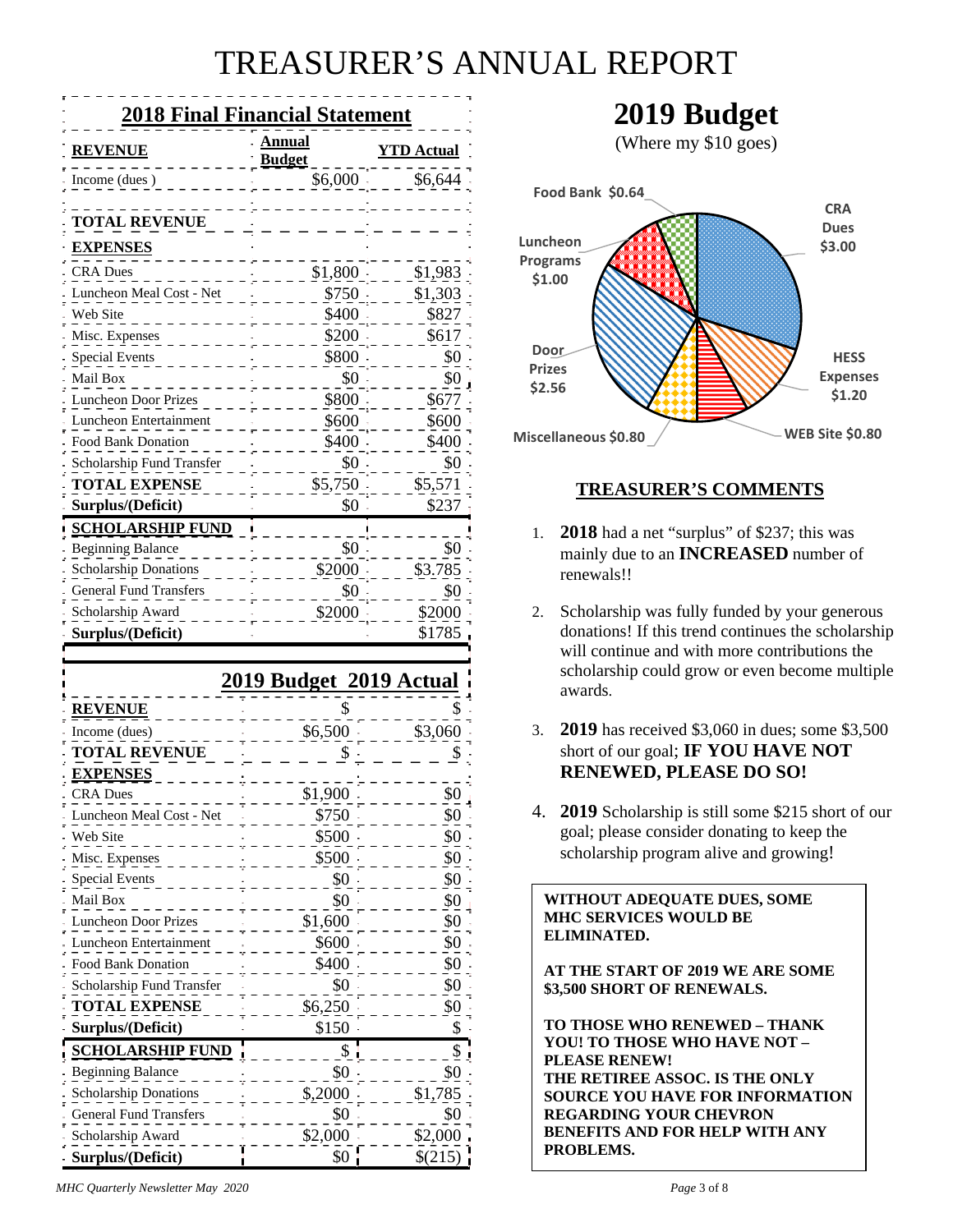# **March Chapter Meeting Program**



**Samantha-Anne Horwitch** is a long time Rodeo volunteer and proud Houston resident. After playing 4 years in the NCAA volleyball and swimming in New Jersey and graduating from Samford University with her Juris Doctorate, she returned to Houston and immediately became involved in the Rodeo as a volunteer. She has been volunteering for a total of 6 years on the Speakers Committee and the Wine Garden Committee and loves everything about Rodeo Houston! Her local volunteer efforts extend far past Rodeo, as Samantha-Anne also serves as a leader Gold Award Girl Scout, a mentor for the American Brain Tumor Association, on the board of the John Cooper School Alumni Association, and on the Houston Young Lawyers Association Board as the committee chair for the Adopt-an-Angel Program. In her professional life, Samantha-Anne works as Corporate Counsel for Sterling Construction Company, a publicly traded heavy highway and civil

infrastructure company in the Woodlands, Texas. When she finds free time she enjoys playing and coaching volleyball, participating in triathlons, playing the piano, and making custom shirts and creations with her personal business, James Street Boutique.

# **2nd Quarter Neighborhood Luncheons Program**



Pete Dodge has 38 years experience as an Exploration Geologist working the Gulf Coast both on and offshore. He graduated from Texas A&M in 1977 with a bachelor's degree in Geology. Pete began his professional career with The Superior Oil Company in Lafayette and was more recently employed by Petro-Hunt in Houston. He enjoyed a distinguished career with multiple oil & gas discoveries where he contributed both geological and geophysical support toward Gulf Coast prospect generation and development.

In addition to Oil & Gas exploration, Pete developed a love and passion for the sport of bass fishing over the past 58 years and has never looked back. Pete has long recognized similarities between his professional career as a Geologist and the sport of bass fishing as they both rely on contour maps, seismic or sonar data, amplitude interpretation and quite frankly a little luck! Pete's presentation today

is focused on those similarities.

*Scholarship*

In each of the past two years, there have been very competitive races for the Metropolitan Houston Chapter college scholarship. Our active members have nominated some outstanding candidates who in turn have fulfilled the requirements of the application process. Your Scholarship Committee has carefully reviewed all materials submitted and arrived at a decision and awarded the \$2,000 scholarship at our June luncheon meeting.

Next year will be the nineteenth year that that your chapter has given a college scholarship. The scholarship is completely funded by your voluntary donations and does not come from the dues you pay to be a member. Please consider making a donation to the scholarship fund with your reservation for our luncheon.

In order to nominate someone for scholarship consideration, you must be a current dues-paying member. Your nominee can be a child, grandchild, or great grandchild who is either natural born, adopted, or a stepchild. Your nominee must be a high school senior graduating in 2019 who has been accepted to an accredited four-year college/university or a two-year community/junior college. Once nominated, a Scholarship Application Package is sent to your nominee with specific instructions and a mandatory deadline of May  $1<sup>st</sup>$  to complete the submission of all required documents. We look forward to getting your nominations for the 2019 Metropolitan Houston Chapter college scholarship.

Check out www.cra-metrohouston.org/Qualifications.html to find out more information and the complete requirements for the MHC Scholarship Program on your chapter website.

Doug Beatty, Chairperson MHC Scholarship Committee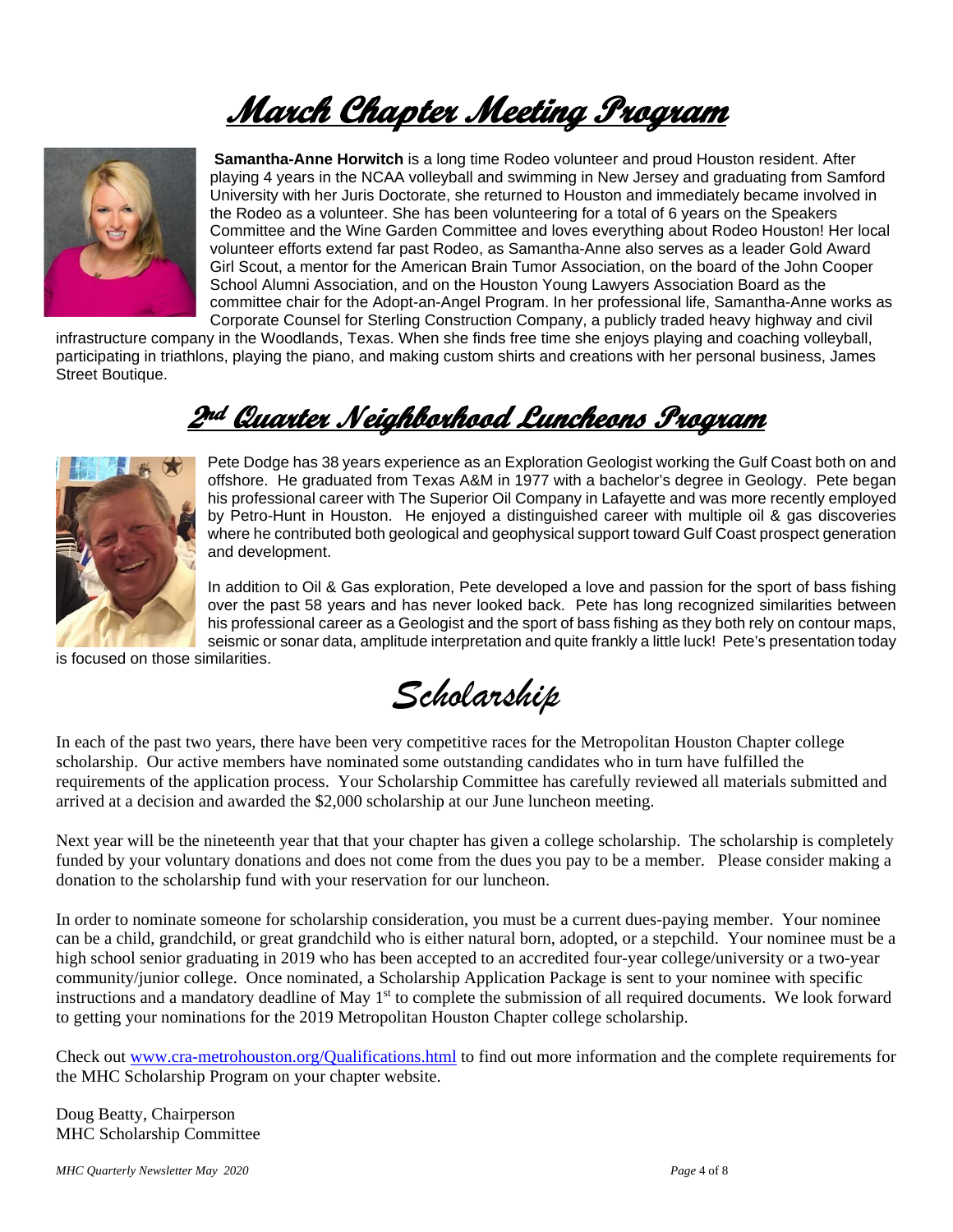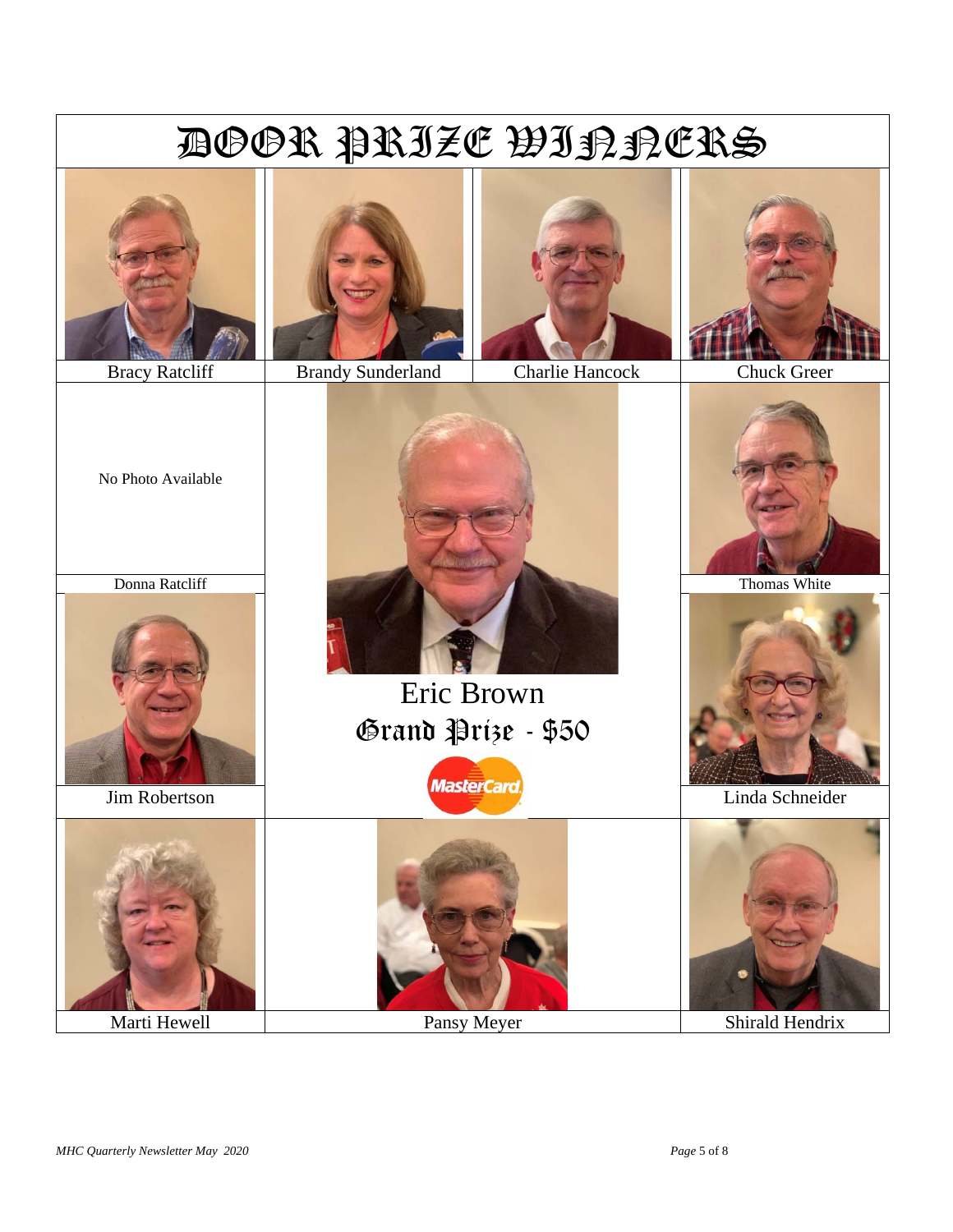# DECEMBER 11TH CHAPTER MEETING RESERVATIONS

 (Spouses and Guests are listed with their Member Host, therefore, are not shown in alphabetical order) (If you had guests who are not listed, we apologize but we failed to capture their names)

| The following table contains the names of those members who made reservations for the<br>HESS Chapter Meeting. We do not have an actual attendance list. |                         |                                                          |                         |  |
|----------------------------------------------------------------------------------------------------------------------------------------------------------|-------------------------|----------------------------------------------------------|-------------------------|--|
| <b>Bill Alvarez</b>                                                                                                                                      | Charlie Hancock         | Chris Miller                                             | <b>Betty Spooner</b>    |  |
| <b>Harold Ayers</b>                                                                                                                                      | Shirald & Suzy Hendrix  | John & Deborah Moncrief                                  | <b>Matthew Steele</b>   |  |
| Douglas & Iris Beatty                                                                                                                                    | Marti Hewell            | John Montgomery                                          | John Strickland         |  |
| <b>Truman Childress</b>                                                                                                                                  | David Kalinowski        | Howard O'Donnell                                         | Jeff & Mandy Sunderland |  |
| <b>Frank Coe</b>                                                                                                                                         | Evelyn & Michael Kassey | David Pollock                                            | Jim Taylor              |  |
| <b>Scott Darnell</b>                                                                                                                                     | John Kenna              | Bracy & Donna Ratcliff                                   | George Treibel          |  |
| Centha Davis & Eric Brown                                                                                                                                | Paul Larson             | Sarah Reinemeyer                                         | James Wadowsky          |  |
| <b>Bill Dodge</b>                                                                                                                                        | Linda Lawless           | Barbara Riley                                            | <b>Bill Wally</b>       |  |
| Milton & Dora Elliott                                                                                                                                    | Sandra Littlefield      | Jim Robertson                                            | Clint & Sandra Weber    |  |
| Glenn & Lorraine Ewan                                                                                                                                    | Joann McCann            | Jim & Nancy Ryan                                         | John Wolfe              |  |
| Gary Fitzgerald                                                                                                                                          | Michael McCoy           | <b>Edward Schneider</b>                                  | <b>Brad Williams</b>    |  |
| Donald & Carol Fought                                                                                                                                    | Ricky Mercado           | Jean & David Silarski                                    | <b>Ken Williams</b>     |  |
| <b>Chuck Greer</b>                                                                                                                                       | Pansy Meyer             | <b>Judy Spencer</b>                                      | <b>Rick Wright</b>      |  |
|                                                                                                                                                          |                         | <b>First Quarter MHC Neighborhood Luncheon Attendees</b> |                         |  |
| <b>Shenandoah</b>                                                                                                                                        | Jim & Cindy Bridge      | Ann Butchello                                            | <b>Bill Erwin</b>       |  |
| David Gardner                                                                                                                                            | Jack & Linda Geuss      | Christopher Gordy                                        | Shannon Hodge           |  |
| Jim & Carolyn Medlin                                                                                                                                     | Don & Judy Meisel       | <b>Barbie Miller</b>                                     | Mark Rose               |  |
| Margaret Santamaria                                                                                                                                      | Ben Scarborough         | Stephen Seiler                                           | Mark Stella             |  |
| Jeffrey & Mandy Sunderland                                                                                                                               | Pat & Sylvia Tucker     | Paul & Susan Vita                                        | <b>Bob Wall</b>         |  |
| Mark Weller                                                                                                                                              | <b>Brad Williams</b>    | Perry Wilson                                             | Matthew Zielinski       |  |
| <b>Bryan</b>                                                                                                                                             | Don Hagan               | Paul Hempfling                                           | Janeen Judah            |  |
| Doug Mineo                                                                                                                                               | <b>Tommy Morris</b>     | Joel & Denise Rollins                                    | Ken Skillern            |  |
| $\text{Katy} - \text{IH-10}$                                                                                                                             | Karen Barnett           | Donald Bucklin                                           | Dorothy Greenwood       |  |
| Larry Huebel                                                                                                                                             | <b>Sheryl Matthews</b>  | Sandra Owens                                             | Jim Roxberg             |  |
| Gregory & Dina Rozenfeld                                                                                                                                 | Pat Sullivan            | Joan Vauthrin                                            | Pat Whitnel             |  |

**\*-\*-\*-\*-\*-\*-\*-\*-\*-\*-\*-\*-\*-\*-\*-\*-\*-\*-\*-\*-\*-\*-\*-\*-\*-\*-\*-\*-\*-\*-\*-\*-\*-\*-\*-\*-\*-\*-\*-\*-\*-\*-\*-**



MHC supports the Houston Food Bank with our donations of non-perishable food and paper goods and cash. Because the Food Bank purchases in very large quantities and with significant discounts, we are advised that your \$1 contribution to them provides a full day of meals to a needy neighbor. Therefore, if you are going to purchase items for this purpose, consider donating the money; it purchases a lot more when HFB spends it for you, and it will be used to purchase items HFB needs most. To facilitate monetary donations, we will place a donation jar for the HFB on the registration table.

**When you donate \$20 or more at one time, you can double your impact by filing with Chevron HumanKind for matching funds. Their rules require you to validate your donation with either a cancelled check or a receipt. To learn how to submit your cancelled check and more, go to www.chevronretirees.org/ResourcesGroup/ChevronHumankind.**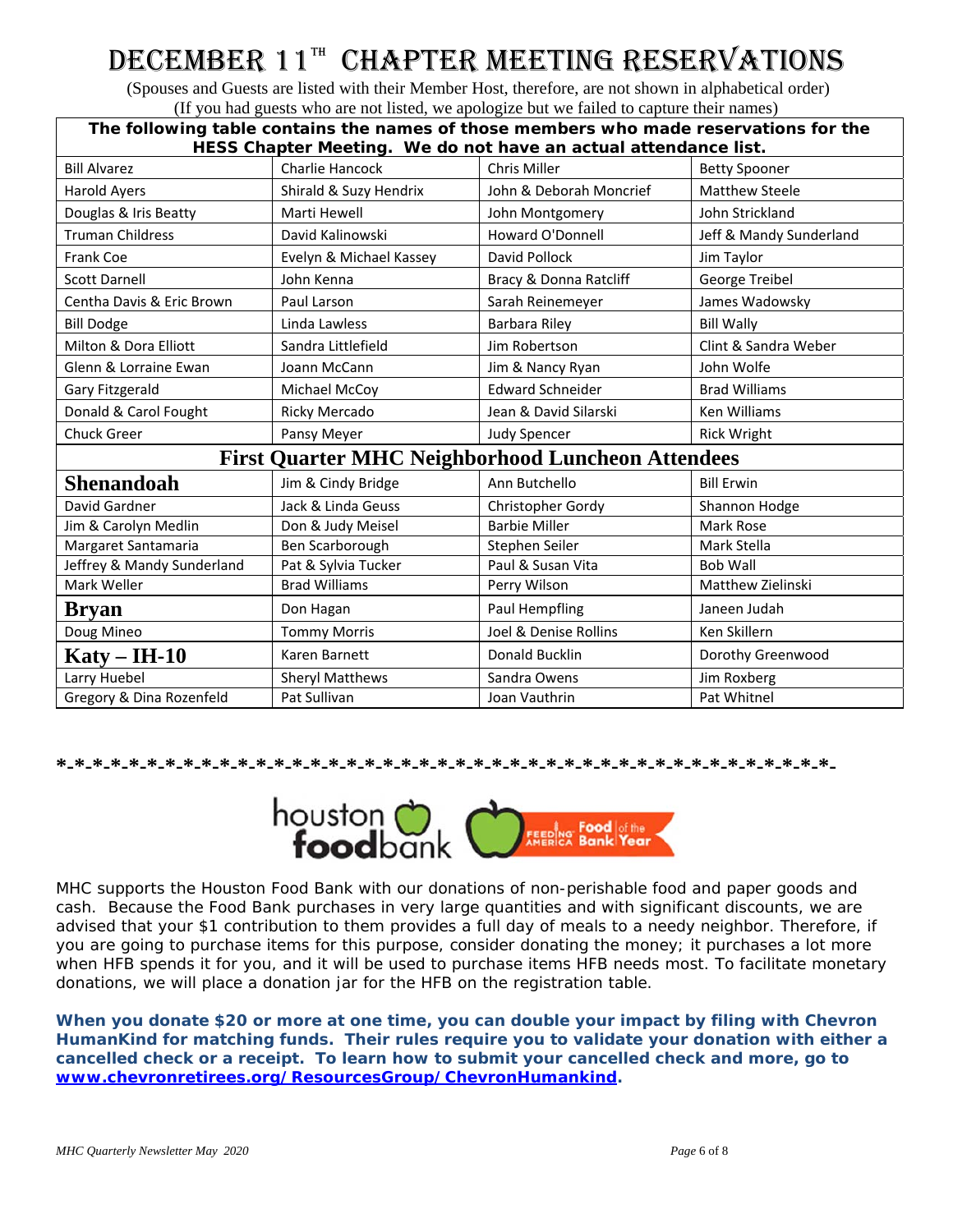# 2019 Board of Directors



Glenn Ewan President

 $\overline{\phantom{a}}$ 

 $\overline{\phantom{a}}$ 



George Treibel Vice President



Judy Spencer **Secretary** 



Howard O'Donnell **Treasurer** 



Bill Alvarez Membership Chair



Doug Beatty Scholarship Chair



Evelyn Kassey Member at Large



Jean Silarski Newsletter Editor



Bill Dodge Past President